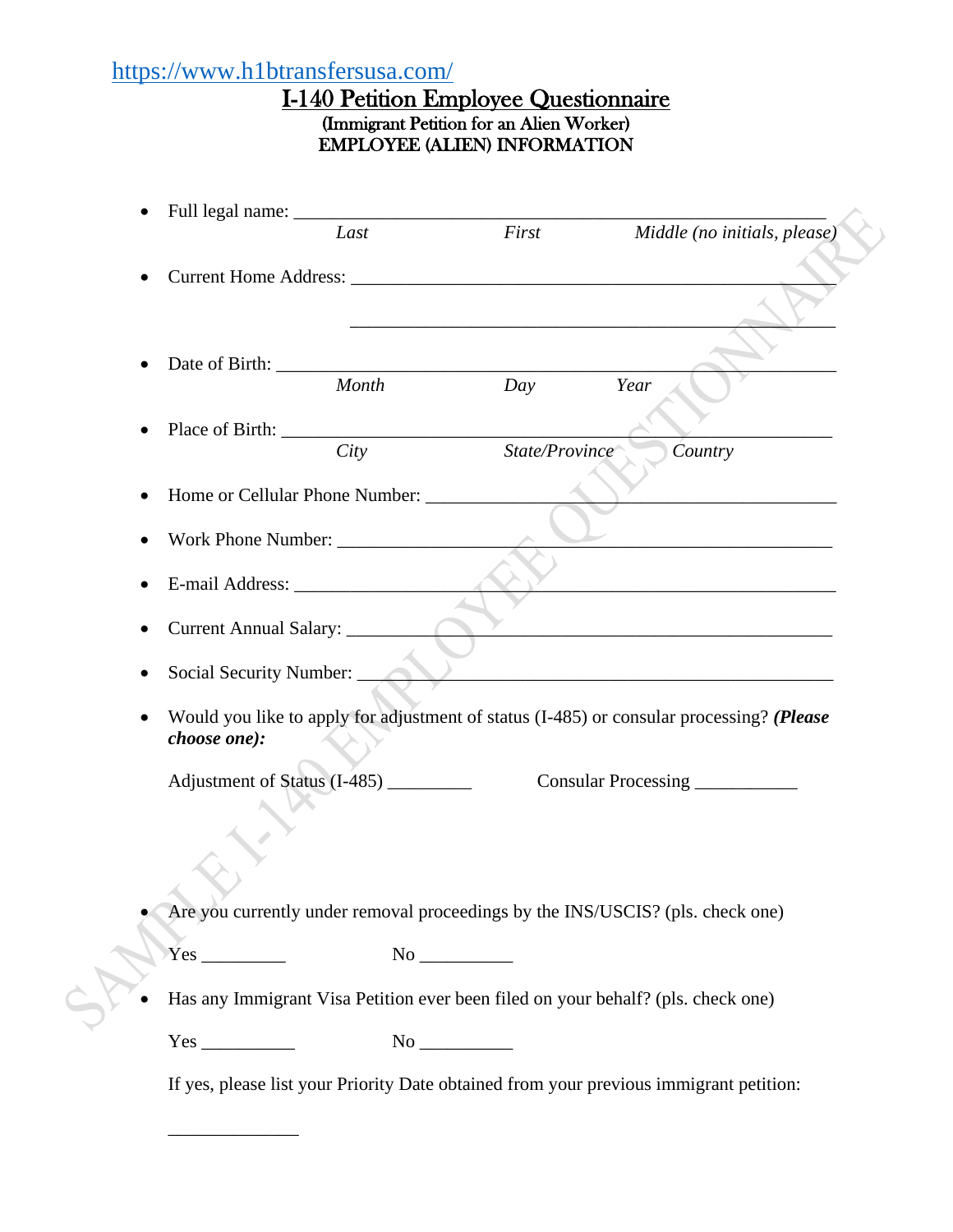### <https://www.h1btransfersusa.com/>  *(MM/DD/YYYY)*

• Residence address abroad (home country):

|                          |                                                                                                                           | Month        | Day   | Year   |  |  |
|--------------------------|---------------------------------------------------------------------------------------------------------------------------|--------------|-------|--------|--|--|
| $\overline{\phantom{a}}$ |                                                                                                                           |              |       |        |  |  |
|                          |                                                                                                                           |              |       |        |  |  |
|                          |                                                                                                                           | Last         | First | Middle |  |  |
|                          |                                                                                                                           |              |       |        |  |  |
|                          | <b>IF MARRIED</b> , please fill-in the following:                                                                         |              |       |        |  |  |
|                          |                                                                                                                           |              |       |        |  |  |
|                          |                                                                                                                           |              |       |        |  |  |
| Job Title:               |                                                                                                                           |              |       |        |  |  |
|                          | Start Date of current employment:                                                                                         | (MM/DD/YYYY) |       |        |  |  |
|                          | Address of current employer:                                                                                              |              |       |        |  |  |
|                          |                                                                                                                           |              |       |        |  |  |
|                          | Current Employer name: ____                                                                                               |              |       |        |  |  |
| information:             | If not currently employed with the petitioner, please list your current employment                                        |              |       |        |  |  |
|                          |                                                                                                                           |              |       |        |  |  |
|                          | Date current status expires (as per the most recent I-94 issued):                                                         |              |       |        |  |  |
|                          | Manner of most recent entry into the United States (visa type):                                                           |              |       |        |  |  |
|                          | Date of most recent entry into the United States:                                                                         |              |       |        |  |  |
|                          |                                                                                                                           |              |       |        |  |  |
|                          | Most Recent Form I-94 Card Number (from the passport): ______<br>Place of Last Entry into the United States (City/State): |              |       |        |  |  |
|                          |                                                                                                                           |              |       |        |  |  |
|                          |                                                                                                                           |              |       |        |  |  |

\_\_\_\_\_\_\_\_\_\_\_\_\_\_\_\_\_\_\_\_\_\_\_\_\_\_\_\_\_\_\_\_\_\_\_\_\_\_\_\_\_\_\_\_\_\_\_\_\_\_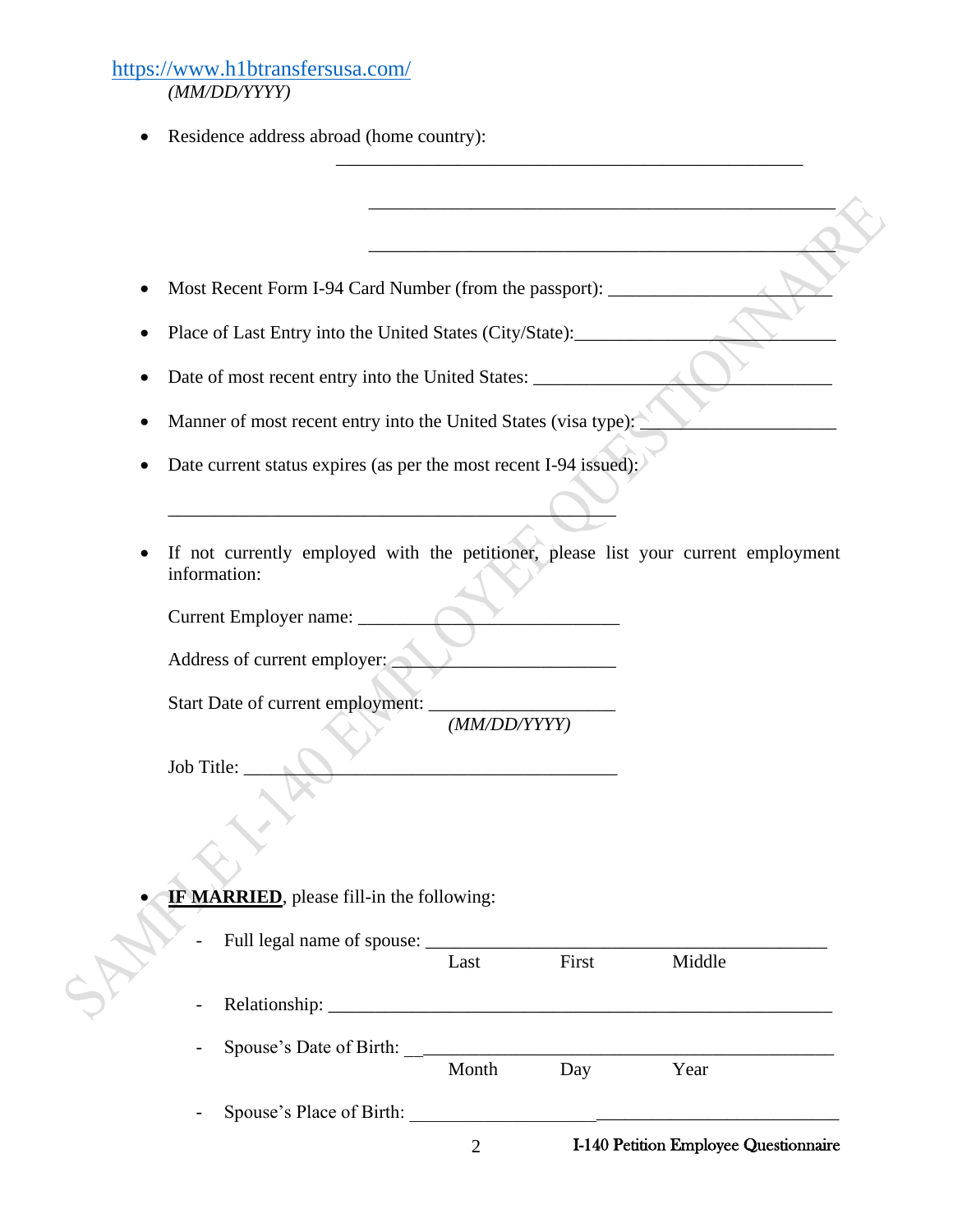## <https://www.h1btransfersusa.com/>

|            | <u>Impo://www.irromanoroususu.com/</u>                                           | City          | Province/State        | Country         |  |  |  |
|------------|----------------------------------------------------------------------------------|---------------|-----------------------|-----------------|--|--|--|
|            | Spouse's Current Visa Status in the United States: _____________________________ |               |                       |                 |  |  |  |
|            | $\overline{\phantom{a}}$                                                         |               |                       |                 |  |  |  |
|            | <b>IF MARRIED and HAVE CHILDREN</b> , please fill-in the following:              |               |                       |                 |  |  |  |
| 1st child: |                                                                                  |               |                       |                 |  |  |  |
|            |                                                                                  | Last          | First                 | Middle          |  |  |  |
|            | $\overline{\phantom{a}}$                                                         |               |                       |                 |  |  |  |
|            | Child's Date of Birth:                                                           |               |                       |                 |  |  |  |
|            | Child's Place of Birth:                                                          | Month<br>City | Day<br>Province/State | Year<br>Country |  |  |  |
|            | Child's Current Visa Status in the United States: ______________________________ |               |                       |                 |  |  |  |
|            | $2nd$ child:                                                                     |               |                       |                 |  |  |  |
|            | - Full legal name of child:                                                      |               |                       |                 |  |  |  |
|            |                                                                                  | Last          | First                 | Middle          |  |  |  |
|            | Relationship:                                                                    |               |                       |                 |  |  |  |
|            | Child's Date of Birth:                                                           | Month         | Day                   | Year            |  |  |  |
|            | Child's Place of Birth:                                                          | City          | Province/State        | Country         |  |  |  |
|            | Child's Current Visa Status in the United States: ______________________________ |               |                       |                 |  |  |  |
|            |                                                                                  |               |                       |                 |  |  |  |
|            | (Please use separate sheet if necessary)                                         |               |                       |                 |  |  |  |